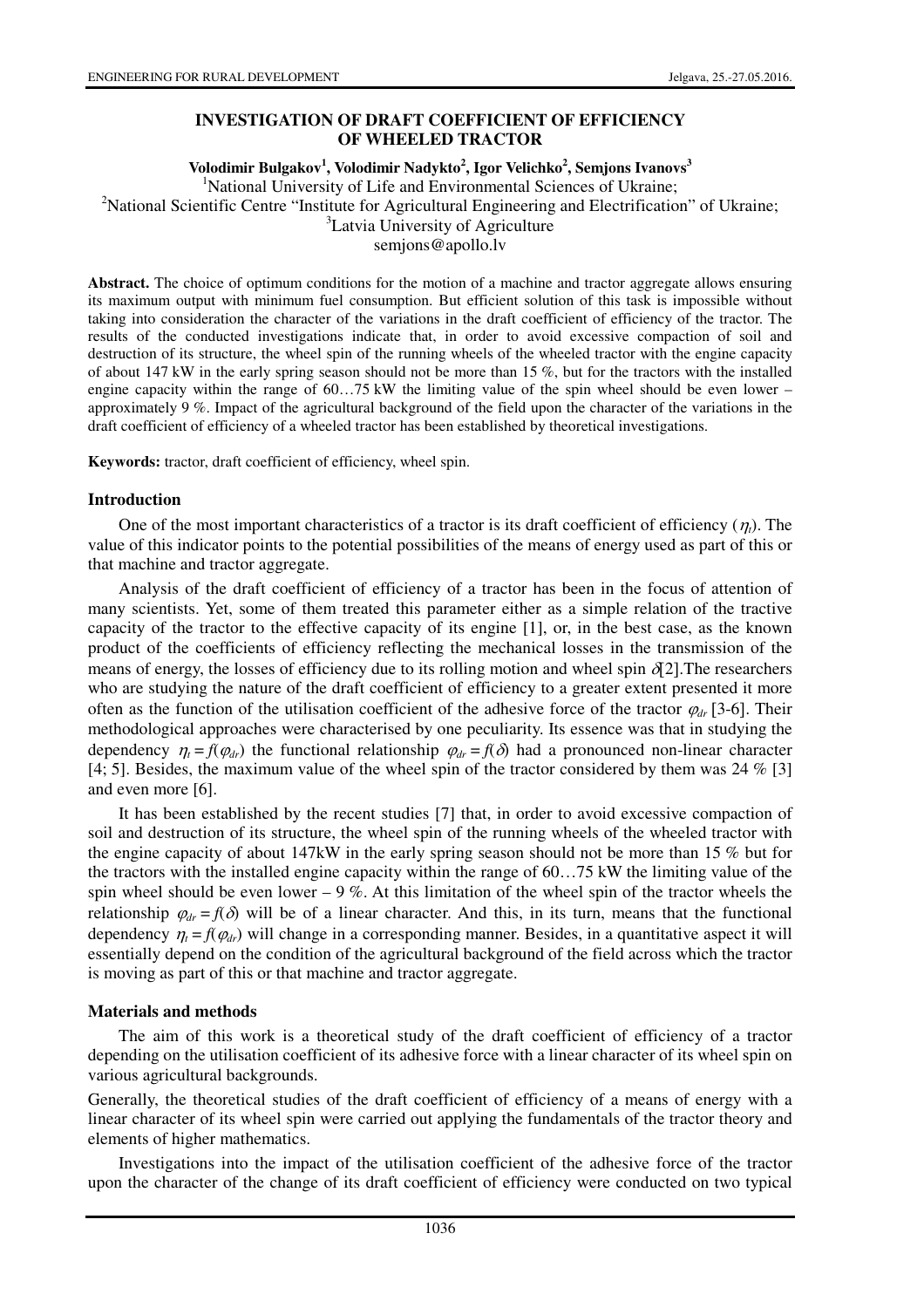backgrounds: a) in the field prepared for sowing, i.e. in the soil prepared by a plough and a cultivator; b) in an uncultivated field after harvesting cereals (a stubble field).

It is known that generally the draft coefficient of efficiency  $(\eta_t)$  expresses a relation between the tractive capacity of energy means  $N_{dr}$  and the effective capacity  $N_{e}$ , developed by its engine:

$$
\eta_t = \frac{N_{dr}}{N_e} \,. \tag{1}
$$

On the basis of the analysis of the equation of the energy balance of a wheeled tractor this coefficient is generally presented as the following product [2]:

$$
\eta_t = \eta_{tr} \cdot \eta_f \cdot \eta_{\delta},\tag{2}
$$

where  $\eta_{tr}$ ,  $\eta_{\delta}$ ,  $\eta_{\delta}$  – coefficients of efficiency reflecting mechanical losses in the transmission of the means of energy, the losses of capacity due to its rolling motion and the wheel spin, respectively.

The value of the mechanical coefficient of efficiency of contemporary tractor gear transmissions  $\eta_{tr}$  at operating loads, close to the nominal ones, varies little, and it is within a range from 0.90 to 0.93.

The essence of the coefficient of efficiency reflecting the losses of capacity due to the rolling motion of the tractor is revealed by the following expression [2]:

$$
\eta_t = \frac{\varphi_{dr}}{\varphi_{dr} + f} \,. \tag{3}
$$

In equation (3) *f* is the coefficient of rolling resistance, but  $\varphi_{dr}$  is the utilisation coefficient of the adhesive force of the tractor  $G_t$ . By its essence this coefficient can be calculated as:

$$
\varphi_{dr} = \frac{P_{dr}}{G_t},\tag{4}
$$

where  $P_{dr}$  – the draft resistance developed by the tractor.

As regards the coefficient of efficiency reflecting the losses of the engine capacity of the means of energy (the tractor) due to its wheel spin  $(\delta)$ , it is determined from such a dependency:

$$
\eta_{\delta} = 1 - \delta \tag{5}
$$

#### **Results and discussion**

In order to solve the assigned task, we will make transformations of the generally known dependencies mentioned in the previous chapter. If expressions (3) and (5) are inserted into equation (2), then the draft coefficient of efficiency  $(\eta_t)$  in its final form will be equal to:

$$
\eta_t = \eta_{tr} \cdot \frac{\varphi_{dr}}{\varphi_{dr} + f} \cdot (1 - \delta). \tag{6}
$$

In fact, expression (6) is the potential draft characteristics of a tractor in dimensionless coordinates. As underlined above, it represents the dependence of the draft coefficient of efficiency  $\eta_t$ on  $\varphi_{dr}$ , since the wheel spin ( $\delta$ ) in equation (6) is generally expressed as its dependence on the same parameter (i.e.  $\varphi_{dr}$ ). As for coefficients  $\eta_{tr}$  and *f*, their variations  $\varphi_{dr}$  within the range from 0 to  $\varphi_{dr,\text{max}}$ may be ignored and considered as constant.

One of the most wide-spread functional dependencies  $\delta = f(\varphi_{dr})$  is the following [4]:

$$
\delta = \frac{a \cdot \varphi_{dr}}{1 - b \cdot \varphi_{dr}^{n}}\,,\tag{7}
$$

where  $a, b$  – constant coefficients;  $n > 2$ .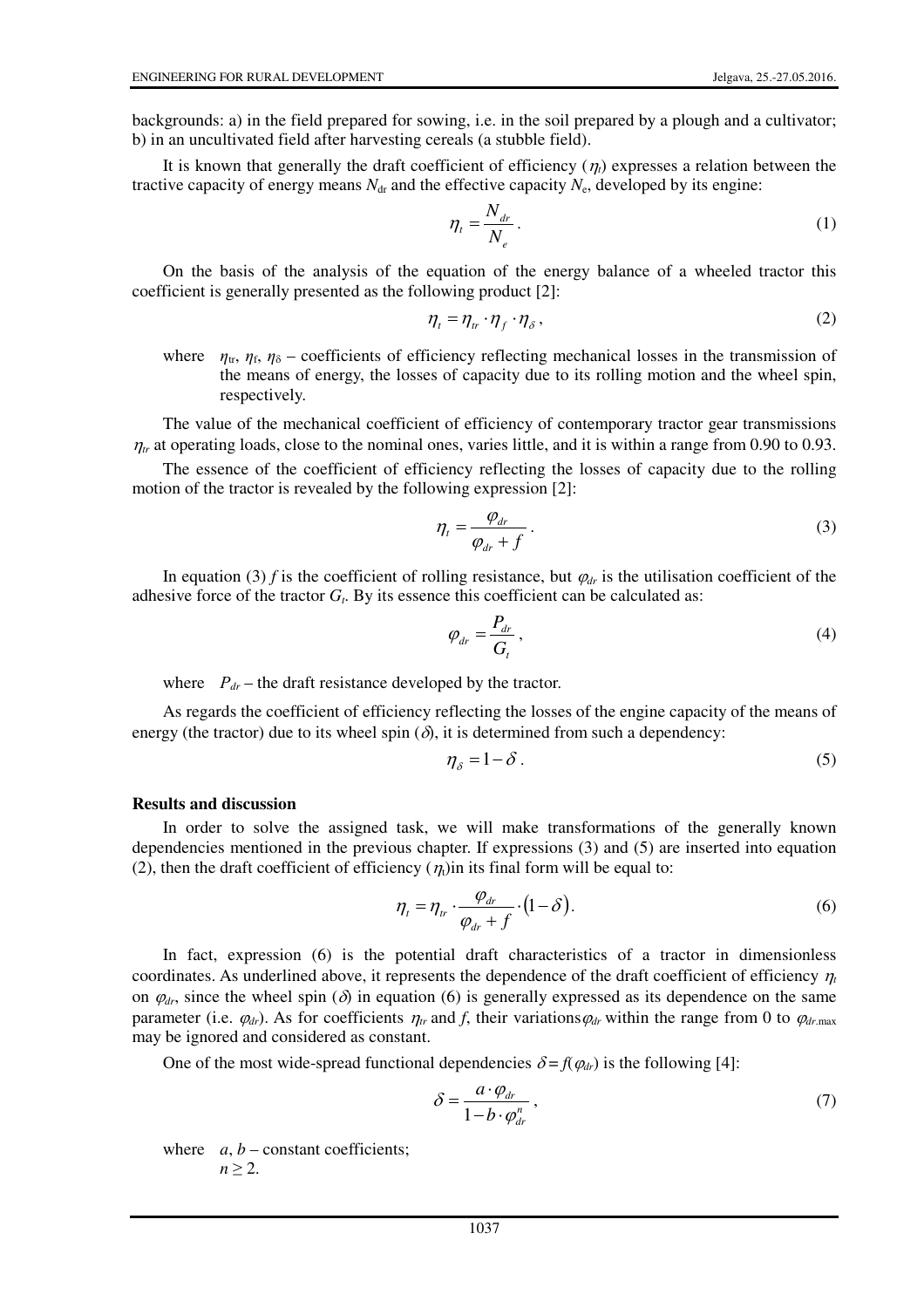For accuracy, sufficient for practice, the values of the index of the degree *n* in equations that are similar to (7) most often are chosen as 2 [3; 6]. In this case the considered maximum value of the wheel spin of a wheeled means of energy (a tractor) is 20... 24 % and more.

Taking into consideration the limitations on the wheel spin value presented in [7], its dependence on the parameter  $\varphi_{dr}$  will have a linear character in the form:

$$
\delta = a \cdot \varphi_{dr} + b \,. \tag{8}
$$

Considering (8) expression (6) is transformed in the following way:

$$
\eta_t = \frac{\eta_{tr} \cdot \varphi_{dr} \cdot (1 - a \cdot \varphi_{dr} - b)}{\varphi_{dr} + f}.
$$
\n(9)

Due to its novelty, dependency (9) should be studied so that it could be used in theoretical calculations and investigations. First of all, in order to determine the optimum and the character of its dependence on the utilisation coefficient of the adhesive force <sup>ϕ</sup>*dr* of the tractor.

Let us present equation (9) in the following form:

$$
\eta_t = \frac{C_1 \cdot \varphi_{dr} \cdot (1 - C_2 \cdot \varphi_{dr} - C_3)}{\varphi_{dr} + C_4},\tag{10}
$$

where  $C_1 = \eta_x$ ;  $C_2 = a$ ;  $C_3 = b$  and  $C_4 = f$ .

We will study function (10) to determine the extremum on condition  $\varphi_{dr} \in (0, \varphi_{dr\text{max}})$ .

The coefficient  $C_1$  will not be taken into consideration in this case since it, being a positive value, affects only the numerical value of the extremum and has no impact on its position.

Let us introduce designation  $1-C_3 = C_5$  and regard the function:

$$
f(\varphi_{dr}) = \frac{\varphi_{dr} \cdot (C_5 - C_2 \cdot \varphi_{dr})}{\varphi_{dr} + C_4}.
$$

Its first derivative will be equal to:

$$
f'(\varphi_{dr}) = -\frac{C_2}{(\varphi_{dr} + C_4)^2} \cdot (\varphi_{dr}^2 + 2C_4 \cdot \varphi_{dr} + C_6),
$$
\n(11)

where 2  $\frac{C_4 \cdot C_5}{C_2}$  $C_6 = -\frac{C_4 \cdot C_6}{2}$  $=-\frac{C_4\cdot C_5}{\sigma}.$ 

It is quite evident that function (11) will be equal to zero if:

$$
\varphi_{dr}^2 + 2C_4 \cdot \varphi_{dr} + C_6 = 0.
$$
 (12)

Further we will study the discriminant of equation (12), which is equal to:

$$
D=4\cdot\left(C_4^2+\frac{C_4\cdot C_5}{C_2}\right).
$$

For this we will consider the following conditions:

- 1. if the discriminant  $D < 0$ , then function (10) has no extremums, and, in the interval, it monotonically decreases;
- 2. if *D* = 0, then  $\leq$  0, and in the interval  $\varphi_{dr} \in (0, \varphi_{dr \max})$  function (10) monotonically decreases;
- 3. if the value of the discriminant  $D > 0$ , the value is additionally determined  $V = C_2 \cdot [C_2 + (1 - C_3)/C_2]$ , when it turns out that  $V \le 0$ , then function (10) has no extremes, and it decreases.

In case  $V > 0$ , it is necessary to check the inequality: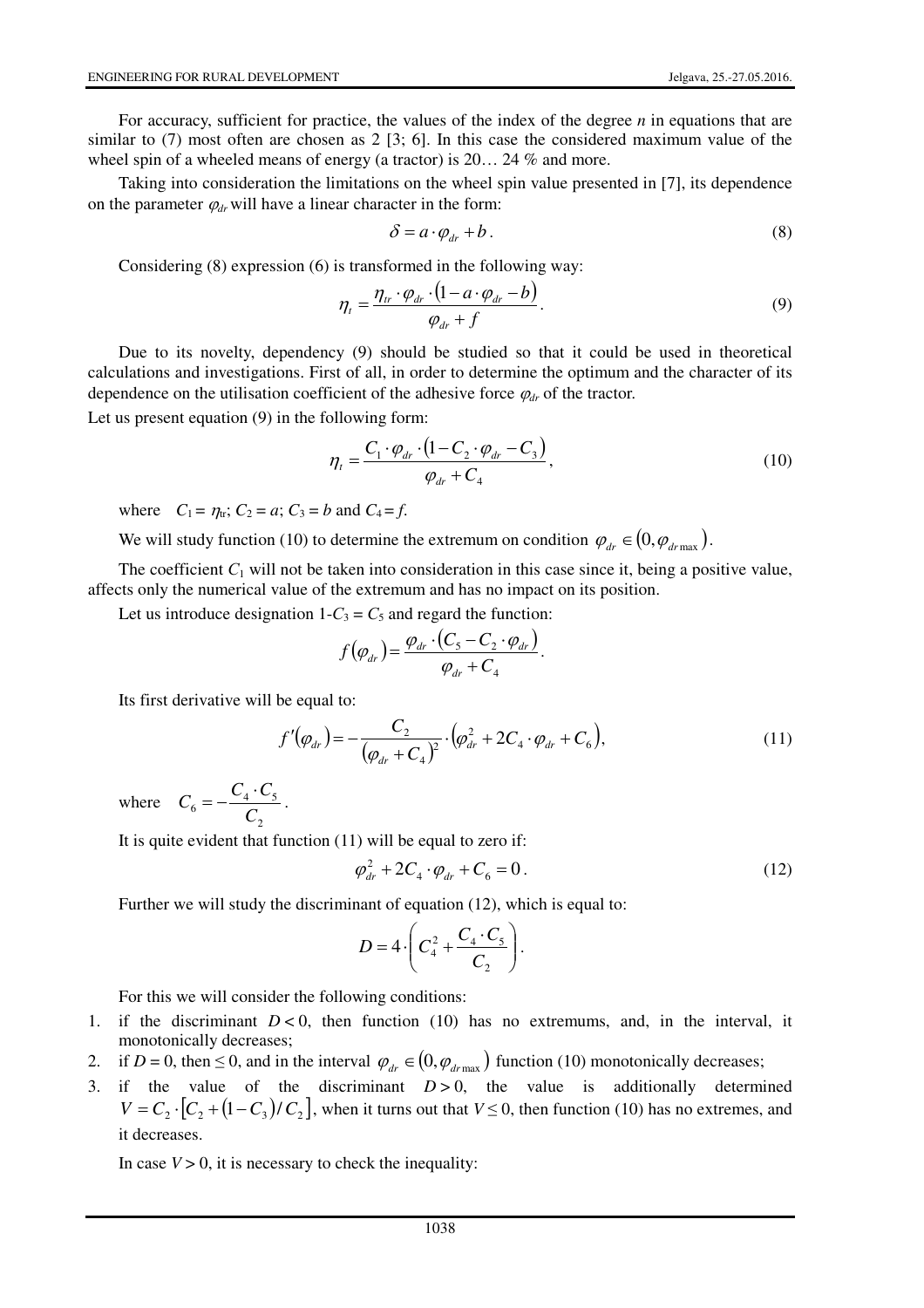$$
C_4 < \sqrt{V} = t < C_4 + \varphi_{dr\text{max}}.
$$
\n(13)

If condition (13) is not executed, then function (10) has no extremums. When condition (13) is executed, function (10) has an extremum (maximum) the coordinate of which  $(\varphi_{dr})$  is determined from the equation:

$$
\varphi_{dr} = \sqrt{C_4 \cdot \left(C_4 + \frac{1 - C_3}{C_2}\right)} - C_4
$$
\n(14)

First of all, according to the methodology laid out above, let us analyse function (10) that describes the dependence of the draft coefficient of efficiency of the tractor under the condition of its motion across the field prepared for sowing. According to the data obtained after processing a large amount of experimental draft characteristics of the wheeled tractors, the average value of the coefficient of rolling resistance on such an agricultural background is  $f = 0.14$  [2], the coefficients of equation (8) are  $a = 0.352$  and  $b = 0.002$ . At the limiting value of the wheel spin  $\delta = 15\%$ , the maximum value of the utilisation coefficient of the adhesive force of the tractor  $\varphi_{dr,max} = 0.33$ .

The value of the discriminant *D* of equation (12) is positive and equal to 1.6. Value  $V = 0.416$  is also above zero. Yet, in this case condition (13) is not executed since it turns out that the evaluation value  $t = 0.645$  is greater than the sum  $C_4 + \varphi_{dr,\text{max}}$ , which is equal to 0.47. Hence it unambiguously follows that in the operation of a wheeled tractor in the field prepared for sowing with the wheel spin not exceeding 15 %, dependency (10) has no extremum (curve 2, Fig. 1).

A maximum value  $\eta_t$  can be reached only on condition  $\varphi_{dr} = 0.5$ . But the wheel spin of the tractor in this case will be essentially higher than 15 %, which is not acceptable from a position that excessive compaction of soil and destruction of its structure must be avoided [8; 9].

When the tractor is moving across an uncultivated field after cereal harvesting (the stubble field) the limiting value of its wheel spin constitutes 20 % [7]. In this case the coefficient of the rolling resistance  $f = 0.10$  [2], but the maximum value of the utilisation coefficient of the adhesive force of a wheeled energy means  $\varphi_{dr,\text{max}} = 0.47$ .

In this case the discriminant *D* of equation (12) is also positive and equal to 1.29. In addition, condition (13) is executed completely since the evaluation value  $t = 0.567$  is less than the sum  $C_4 + \varphi_{dr \text{ max}}$ , equal to 0.57.

Such a result indicates that the investigated function (10) has an extremum. In this case this maximum is equal to 0.65, and it can be attained at  $\varphi_{\text{droot}} = 0.47$  (curve 1, Fig. 1).





Attention should be paid to the fact that the optimal and the limiting values of the utilisation coefficients of the adhesive force of a tractor operating on such an agricultural background as an uncultivated field after the harvest of cereals coincide and will be equal:  $\varphi_{dr \text{ max}} = \varphi_{dr \text{ out}} = 0.47$ .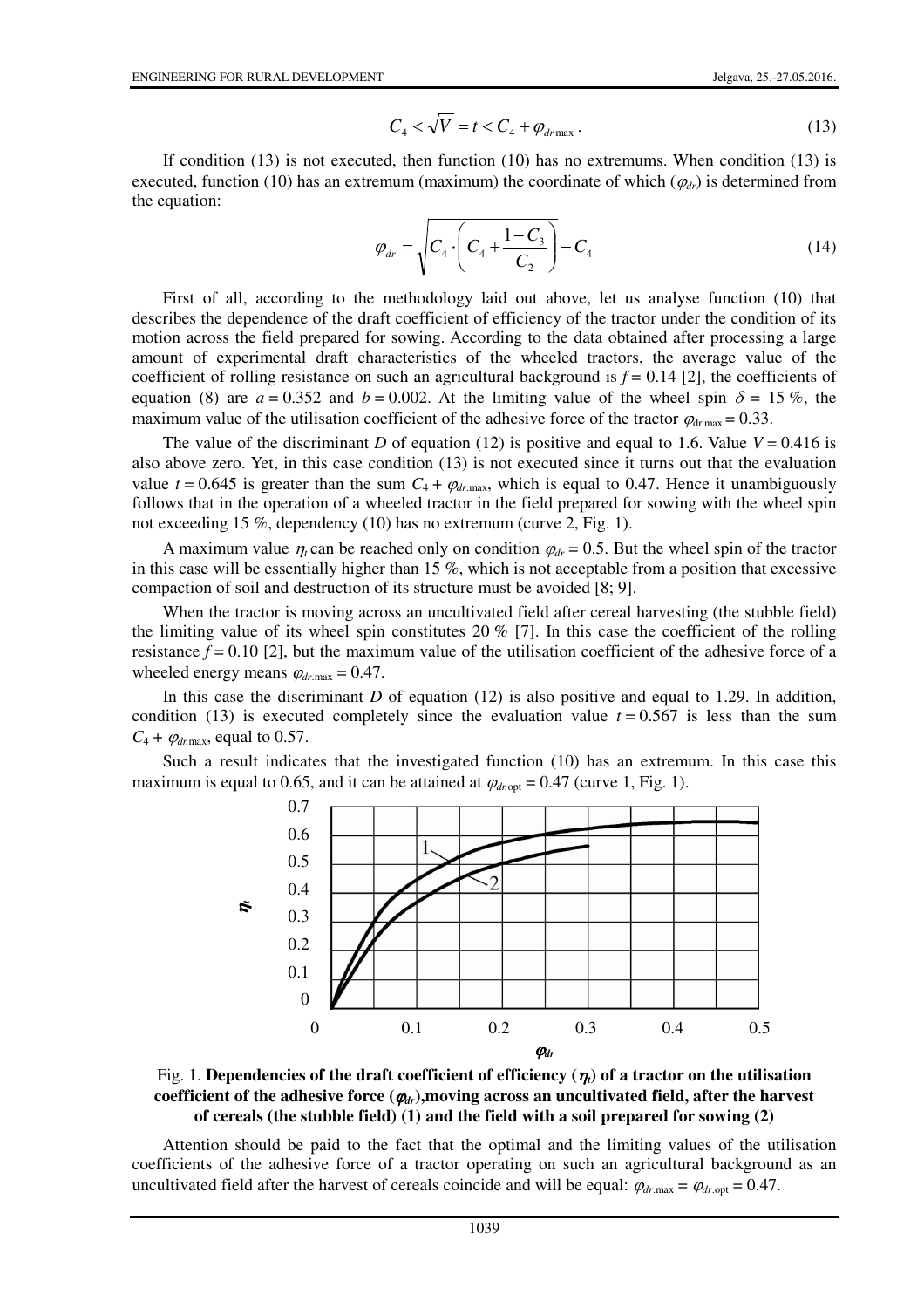The analysis of expressions (9) and (8) shows that the most efficient way how to increase the values of the utilisation coefficient of the adhesive force of a tractor is reducing the coefficients *а* and *b*. In practice such a requirement manifests itself in real reduction of the wheel spin  $\delta$  its undercarriage.

Besides, we will add that application of the most apparent, at the first sight, technical means, such as increasing the mass of the tractor at the expense of hanged-up ballast to solve this task needs careful analysis. The problem is that an increased adhesive force  $G_t$ , if the mass of the energy means is increased, creates preconditions for an increase in the draft resistance *Рdr*. Yet, the analysis of expression (4) shows that simultaneous increase of these parameters may lead both to the reduction and increase of the coefficient  $\varphi_{dr}$ . As it results from Figure 1, it is possible to increase this coefficient only to quite definite values. As regards the increase of  $\varphi_{dr}$ , this promotes reduction of the wheel spin of the tractor, see Formula (7), on the one hand, but it is a precondition for undesirable reduction of its draft coefficient of efficiency, on the other.

In an ideal case such a technical or technological solution is necessary which would promote achievement of the required efficiency of the machine and tractor aggregate with simultaneous removal of the problem connected with the wheel spin of the tractor. One of the examples of such a solution may be application of a technology using a technological track (controlled traffic farming) or a bridge-crane farming system [9-11]. Just their application allows the solution of the issue how to improve the draft properties of the energy means without considering the soil compaction problem.

# **Conclusions**

- 1. If the wheel spin of a wheeled tractor is limited to 15 %, an optimum value of its draft coefficient of efficiency cannot be reached (the function has no extremum).
- 2. Operation of a tractor on an agricultural background after harvesting of cereals (the stubble field) with a limiting wheel spin 20 % allows reaching the optimum value of the draft coefficient of efficiency.
- 3. Considering the wheel spin limiting values, the highest value of the draft coefficient of efficiency of a tractor can be reached at a maximum value of its utilisation coefficient of the adhesive force.
- 4. A real way how to raise the value of the draft coefficient of efficiency of a tractor is reduction of the wheel spin of its undercarriage. One of the efficient solutions for this may be application of technologies using a technological track (controlled traffic farming).

## **References**

- 1. Battiato A., Diserens E. Influence of tyre inflation pressure and wheel load on the traction performance of a 65 kW MFWD tractor on a Cohesive Soil. Journal of Agricultural Science, 2013, Vol. 5, No. 8, рр. 178-185.
- 2. Кутьков Г.М. Тракторы и автомобили. Теория и технологические свойства. (TractorsandAutomobiles. Theory and Technological Properties).Moskow, 2004. 504 p. (In Russian).
- 3. Гуськов А.В. Определение рационального коэффициента кинематического несоответствия и схемы привода ведущих мостов колесного трактора (Determination of a Rational Coefficient of Kinematic Inconsistency and Schemes of Driving Axles of a Wheeled Tractor).Вестник Белорусского национального технического университета, 2008, No6. pp.64-67. (In Russian).
- 4. Трепененков И.И. Эксплуатационные показатели сельскохозяйственных тракторов. (OperationalCharacteristicsofAgriculturalTractors).Moscow, 1963, 272 p.(In Russian).
- 5. Квач В.Г., Надыкто В.Т. К вопросу определения потребного уровня энергонасыщенности полноприводных энергетических средств. (On the Issue about Determination of the Required Level of Energy for All-Wheel Means of Energy).Mechanization and electrification of agriculture. Kiev, No 71, 1990. pp. 23-28. (In Russian).
- 6. Pădureanu V., Lupu M.I., Canja C.M. Theoretical research to improve traction performance of wheeled tractors by using supplementary driven axle. Proceedings "Computational Mechanics and Virtual Engineering" COMEC 2013, Brasov, Romania, pp. 410-415.